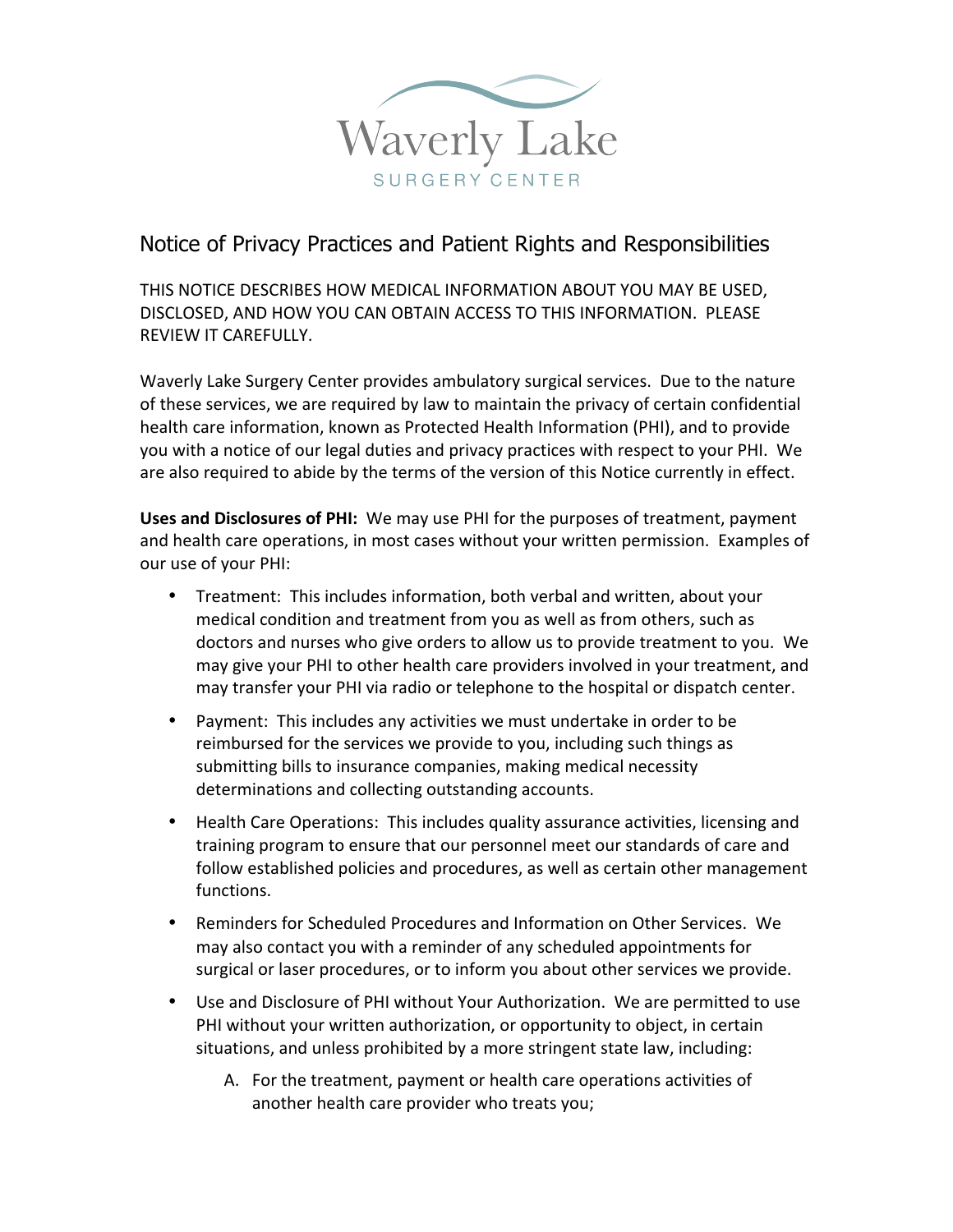- B. For health care and legal compliance activities;
- C. To a family member, other relative, or close personal friend or other individual involved in your care if we obtain your verbal agreement to do so or if we give you an opportunity to object to such a disclosure and you do not raise an objection, and in certain other circumstances where we are unable to obtain your agreement and believe the disclosure is in your best interests;
- D. To a public health authority in certain situations as required by law (such as to report abuse, neglect or domestic violence;
- E. For health oversight activities including audits or government investigations, inspections, disciplinary proceedings, and other administrative or judicial actions undertaken by the government (or their contractors) by law to oversee the health care system;
- F. For judicial and administrative proceedings as required by a court or administrative order, or in some cases in response to a subpoena or other legal process;
- G. For law enforcement activities in limited situations, such as when responding to a warrant;
- H. For military, national defense and security and other special government functions;
- I. To avert a serious threat to the health and safety of a person or the public at large;
- J. For workers' compensation purposes, and in compliance with workers' compensation laws;
- K. To coroners, medical examiners, and funeral directors for identifying a deceased person, determining cause of death, or carrying on their duties as authorized by law;
- L. If you are an organ donor, we may release health information to organizations that handle organ procurement or organ, eye or tissue transplantation or to an organ donation bank, as necessary to facilitate organ donation and transplantation;
- M. For research projects, but this will be subject to strict oversight and approvals;
- N. Use or disclose health information about you in a way that does not personally identify you or reveal who you are;
- O. Any other use or disclosure of PHI, other than those listed above will only be made with your written authorization. You may revoke your authorization at any time, in writing, except to the extent that we have already used or disclosed medical information in reliance on that authorization.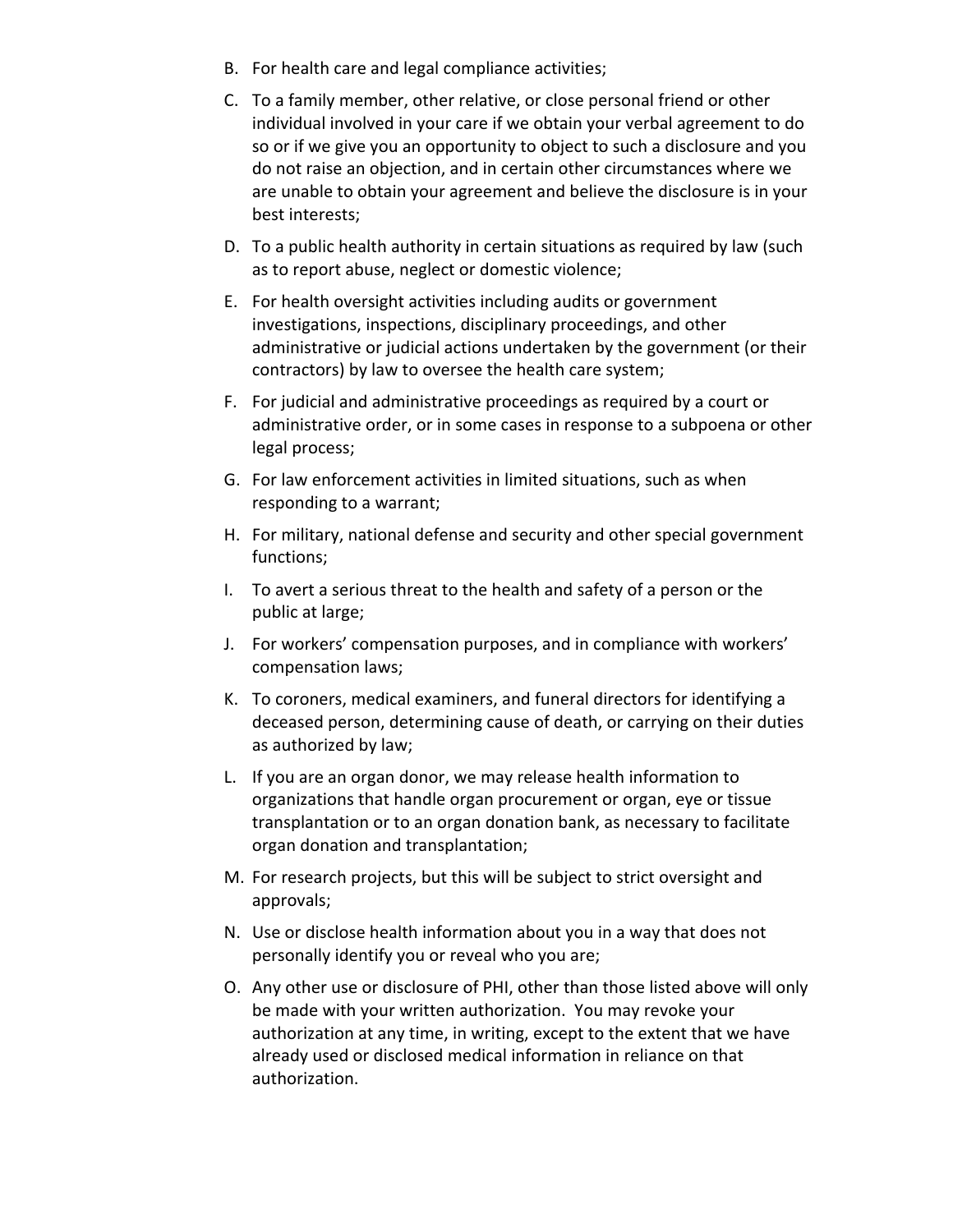Patient Rights: As a patient, you have a number of rights with respect to your PHI, including:

- The right to access a copy, electronically or in print, or to inspect your PHI. This means you may inspect and copy most of the medical information about you that we maintain. We will normally provide you with access to this information within 30 days of your request. We may also charge you a reasonable fee, as state law permits, to provide a copy of any medical information you have the right to access. In limited circumstances, we may deny you access to your medical information, and you may appeal certain types of denials. You also have the right to receive confidential communications of your PHI. If you wish to inspect or obtain a copy of your medical information, you should contact our local privacy representative.
- The Right to Amend Your PHI. You have the right to ask us to amend written medical information we may have about you. We will generally amend your information within 60 days of your request and will notify you when we have amended the information. Law permits us to deny your request to amend your medical information only in certain circumstances, like when we believe the information you have asked us to amend is correct. If you wish to request an amendment of the medical information we have about you, please contact our local privacy representative to obtain an amendment request form.
- The Right to Request an Accounting. You may request an accounting from us of certain disclosures of your medical information we have made in the six years prior to the date of your request. However, your requests for an accounting of disclosures cannot precede the implementation date of HIPAA April 14, 2003. We are not required to give you an accounting of information we have used or disclosed for purposes of treatment, payment or health care operations or when we share your health information with our business associates, such as our billing company or a medical facility from/to which we have transported you. We are also not required to give you an accounting of our uses of PHI for which you have already given us written authorization. If you wish to request an accounting, contact our local privacy representative.
- The Right to Notification of a Breach of unsecured PHI.
- The Right to Request that we Restrict the Uses and Disclosures of Your PHI. You have the right to request that we restrict how we use and disclose your medical information we have about you. We are not required to agree to any restrictions you request, but any restrictions agreed to by us in writing are binding on us.
- The Right to Restrict Disclosure of your PHI to a health plan with respect to healthcare for which you have paid out of pocket in full.
- The Right to Prohibit the sale of your PHI without your written authorization.
- Right to Obtain a Paper Copy of the Notice on Request. If you would like a paper copy of this Notice, you may contact us at the address listed below and we will provide you a paper copy of the Notice upon request.